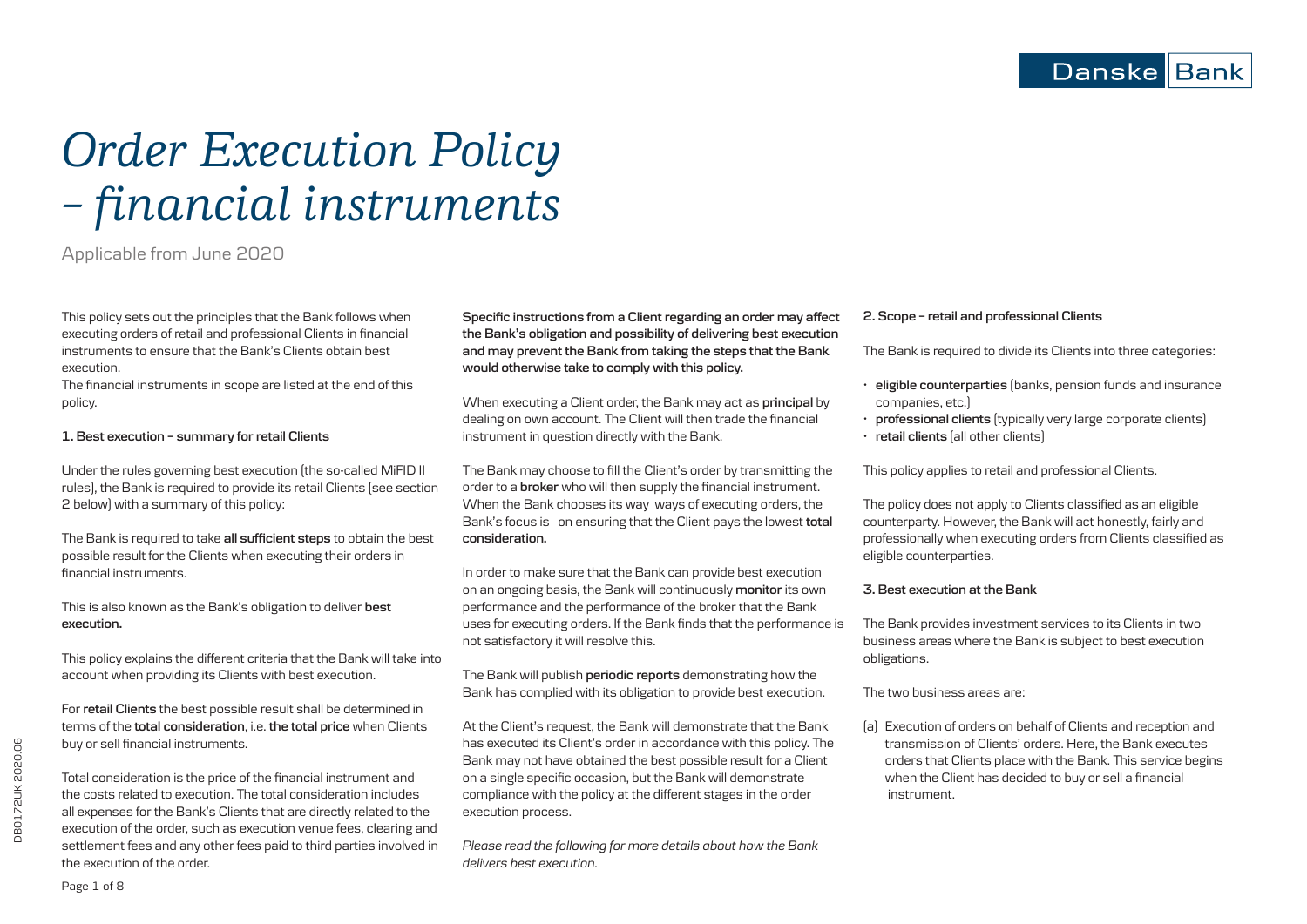(b) Portfolio management. Here, the Client has given the Bank a mandate to buy or sell financial instruments on the Client's behalf under a portfolio management agreement. The Bank is obliged both to make decisions to deal, which serve Clients' best interests, and to execute these decisions to deal in accordance with the best execution requirements.

These two business areas are handled separately by the Bank with full functional and structural separation.

Although the Bank's aim in both business areas is to provide the Client with the best result when the Bank executes orders, differences between the two areas exist.

The Bank has delegated the management of the Clients' portfolio to its mother company, Danske Bank A/S.

How Danske Bank A/S provides best execution within portfolio management is explained in the **portfolio management addendum** to this policy.

#### **Exceptions – four-fold cumulative test**

The requirement to provide best execution is subject to certain exceptions. These are situations where Clients do not **legitimately rely** on the Bank to provide best execution. This may in particular be the case in quote-driven markets as described below. If a **professional Client** trades based on a **quote** provided by the Bank, the initial assumption will be that the professional Client does not legitimately rely on the Bank to provide best execution. This assumption will be checked against the so cold four-fold cumulative test, published by the European Commission to establish whether a Client may rely on the Bank to provide best execution. The four-fold cumulative test encompasses the following criteria:

• which party initiates the transaction. If the Client initiates a transaction it is less likely that the Client will be relying on the Bank to provide best execution.

- Questions of market practice and the existence of a convention to "shop around". In some markets, it is common practice that the Client solicits quotes from various sources and then bases its decision to deal on these quotes. Under these circumstances, the Client could not expect the dealer chosen to owe best execution.
- the relative levels of price transparency in a market. In markets where the Bank has ready access to prices in the relevant markets and the Client does not, the Client is more likely to rely on the Bank to provide best execution.
- the information provided by the Bank and any agreement reached between the Client and the Bank may impact on whether the Bank owes best execution.

For **retail clients**, the result of the four-fold cumulative test will normally be that the Client is entitled to best execution when the Client trades based on a quote provided by the Bank.

# **4. Factors affecting best execution**

#### **4.1 Factors**

When the Bank chooses how to ensure best execution for the order, the following factors are taken into consideration:

- price
- costs
- speed
- likelihood of execution and settlement
- type and size of the order
- any other factor considered relevant to the execution of the order

In general, the Bank prioritises the factors on the basis of the following elements:

- the Client's situation and the objective of the order
- current market conditions
- the specific financial instrument that the order concerns
- relevant execution venues

By default, the Bank will consider the following factors to be the most important:

**Price and costs:** In most cases, the **price** of the financial instrument and the **costs**, including commissions and fees, related to the execution are the essential factors for ensuring best execution.

For retail **clients** the best possible result shall be determined in terms of the total consideration. **Total consideration** means the price of the financial instrument together with the costs related to execution, including all expenses incurred by the client that are directly related to the execution of the order, such as execution venue fees, clearing and settlement fees and any other fees paid to third parties involved in the execution of the order.

It is not always possible to execute Clients' orders at the best price, but the Bank will always strive to execute Clients' orders in accordance with the Bank's policy.

The Bank strives to execute purchase orders at the lowest sales price offered and to execute sales orders at the highest purchase price offered.

Certain financial instruments (**OTC instruments**) do not have what could be defined as an observable market price, either because they are not admitted to trading on any trading venue or because trading does not take place on the relevant trading venue(s). For such instruments, the Bank must check the fairness of the price by using relevant market data and also, where possible, by making a comparison with similar or comparable products.

**Speed and likelihood of execution:** Next to price and costs, the Bank considers, by default, speed and likelihood of execution to be the most important factors when ensuring best execution.

**Speed** is the rate at which the Bank progresses an order. If a Client provides no instructions regarding the speed at which the order should be carried out, the Bank will seek to achieve prompt execution of the entire order.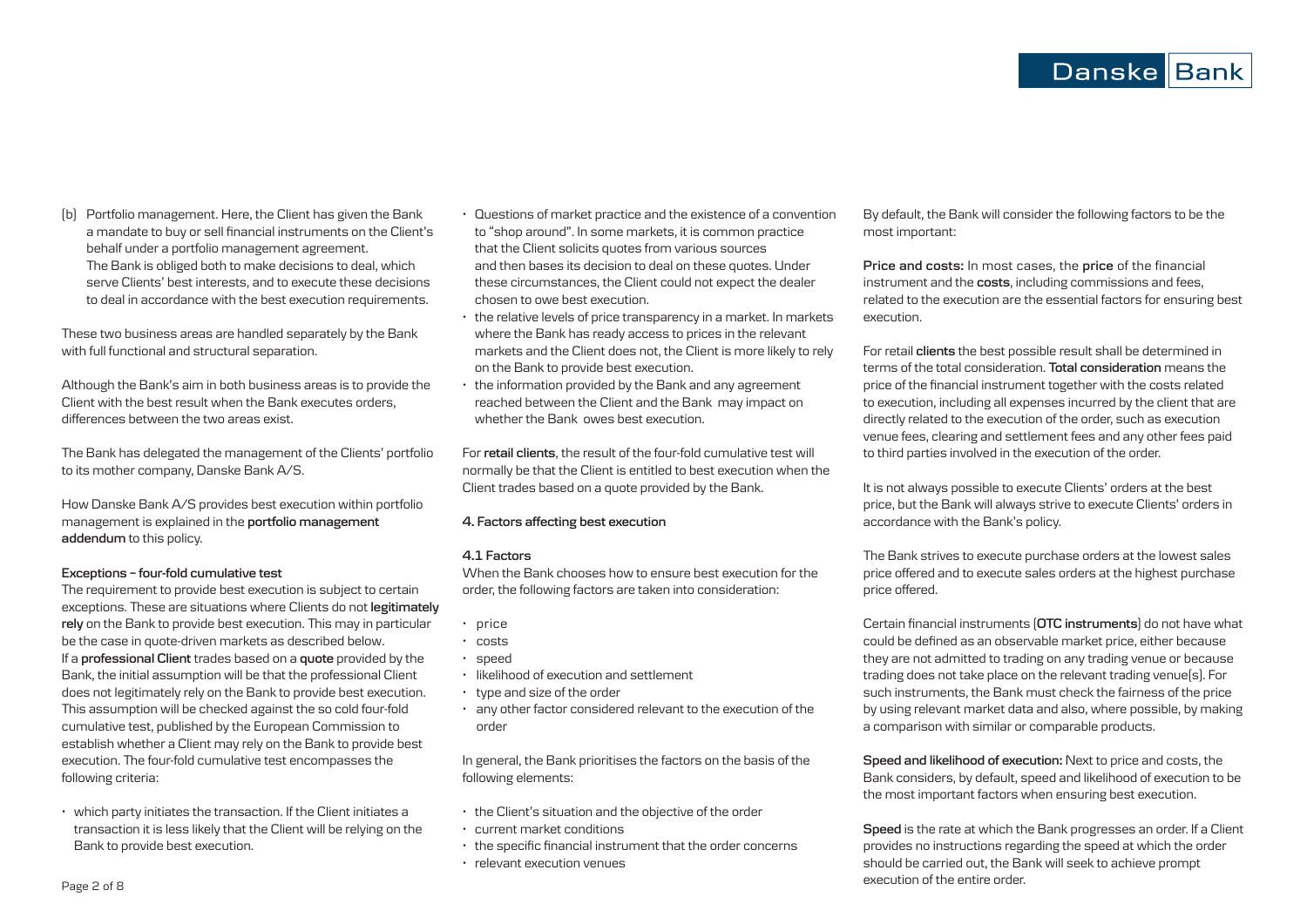**Likelihood of execution** is the likelihood that the Bank will be able to fill a Client's order in full or at least a substantial part of it. This factor will be of particular relevance if, for instance, the financial instrument in question is illiquid or if the Client limits the price of the order at a price that does not correspond to the prevailing market price.

Market conditions for the relevant financial instrument may cause the Bank to prioritise the likelihood of execution. An order may therefore be executed at the execution venue(s) that have the necessary liquidity and depth of trading interests to ensure timely execution and the smallest possible effect on the price level.

**Likelihood of settlement:** Generally, the Bank expects Clients' orders that the Bank executes to be settled in a timely fashion. If a particular execution strategy may compromise the likelihood of settlement, then that strategy will not be pursued even if it would result in a better price.

**Other relevant factors:** While the Bank considers the abovementioned factors to be the predominant ones there may be situations where additional factors may influence the strategy to obtain best execution.

#### **4. 2. Client instructions**

If a Client provides the Bank with instructions regarding an order or any aspect of it, the Bank will execute the order in accordance with such instructions to the extent reasonably possible.

**However, please note that these instructions may prevent the Bank from taking the steps that the Bank would otherwise take to comply with this policy. Therefore, the Bank may not be able to ensure best execution in respect of the aspect(s) of the trade where the Bank acts in accordance with such instructions.**

If Clients' instructions only cover certain parts or aspects of the order, the Bank will endeavour to ensure best execution in respect of any other part or aspect of the Client's order.

If a Client does not provide any instructions, the Bank will exercise its own discretion regarding the order in accordance with this policy.

#### **4.3 Market abuse or insider trading**

If the Bank suspects market abuse or insider trading, the Bank has the right not to execute an order.

#### **5. Order execution**

## **5.1 Own account and brokers**

When executing a Client's order, the Bank chooses the place of execution that, in the Bank's opinion, will provide the Client with the best result.

The Bank is a subsidiary of Danske Bank A/S and the Bank 's Client orders are transmitted to Danske Bank A/S for execution. The orders are then executed subject to Danske Bank A/S' order execution policy. Danske Bank A/S' order execution policy is available at www.danskebank.lu/bestexecution.

The Bank may also act as principal by dealing on own account. Clients will then trade the financial instrument in question directly with the Bank. Such trades are carried out by the Bank with Danske Bank A/S on a back-to-back basis.

At the Client's request, the Bank can provide additional information about the consequences of trading outside trading venues.

The Bank may execute orders by combining Clients' trading interests (Clients' buy and sell orders). The Bank may do this outside a trading venue or by concluding the transaction under the rules of a trading venue.

The Bank executes orders promptly, fairly and expeditiously and in the sequence in which they are received.

# **5.2. List of brokers**

The most recent list of major execution venues and brokers, per financial instrument for retail and professional clients is available at www.danskebank.lu/bestexecution.

As described in more detail in section 6 below, the Bank will continuously monitor the execution quality that the Bank delivers to its Clients. This includes monitoring the performance of Danske Bank A/S.

#### **6. Monitoring, evaluation and changes**

The Bank monitors and evaluates the effectiveness of this policy and the measures taken to comply with it.

The monitoring of the effectiveness of this policy takes place on a consistent basis by the trading desks directly responsible for delivering best execution as well as by internal control functions at the Bank that operate independently from the functions executing client orders.

The Bank assesses, on a regular basis and at least once a year, whether Danske Bank A/S meets the Bank's standards. If not, the Bank will make the necessary changes.

If the Bank finds that it does not fulfil its best execution obligations, the Bank will change its policy and relevant measures promptly and effectively.

The Bank monitors in accordance with this policy that Danske Bank A/S delivers best execution as part of the outsourced portfolio management.

The Bank has also established a **Best Execution Committe** for the purpose of ensuring that information about execution quality in the Bank is gathered and considered centrally.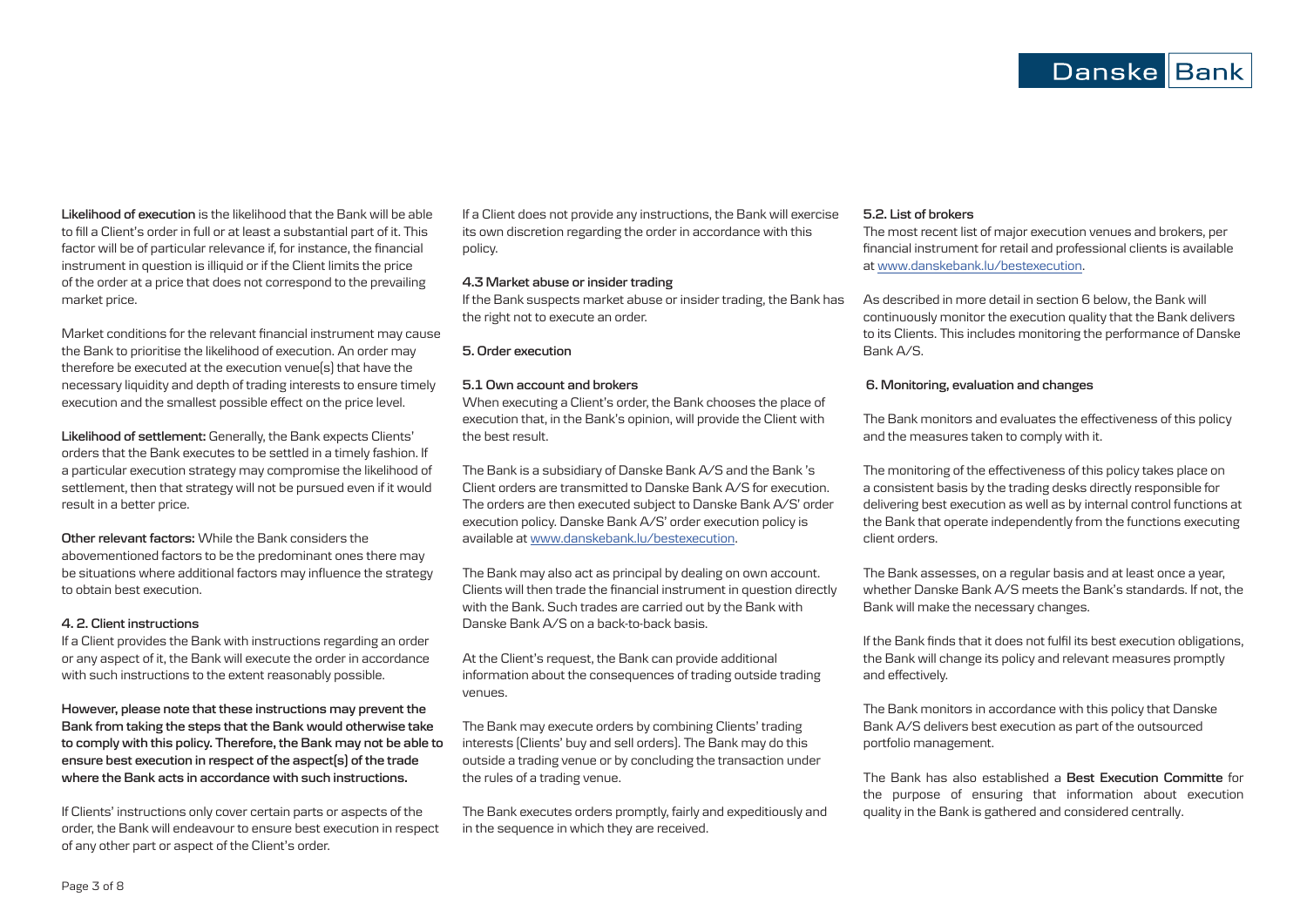### **7. Reporting**

Once a year, the Bank will publish at

www.danskebank.lu/bestexecution, information on the top five execution venues in terms of trading volumes, by class of financial instruments for all executed orders of retail and professional Clients.

As part of this report, the Bank will publish for each class of financial instruments, a summary of its analysis and conclusions based on the Bank's detailed monitoring of the quality of execution obtained by the Bank on the execution venues where the Bank executed all its Client ordePlease read the following for more details about how the Bank delivers best execution.rs in the previous year.

The Bank will publish a similar report for its top five brokers.

#### **8. Changes to the policy**

Any changes to the Bank's order execution policy will be published on the Bank's website.

All clients with whom the Bank has an ongoing client relation-ship will be informed of any material changes to the Bank's order execution arrangements or this order execution policy.

#### **9. Further information**

For further information the Bank refers to the General Terms and Conditions, General Investor Information, Risk Disclosure as well as specific trading arrangements between the Bank and the Client, if any.

By entering into the Bank's Terms of Business the Client expressly consents to that the Bank executes orders as described in this Policy including the possibility that trades might be done outside a regulated marked or a multilateral trading facility (MTF)

# **Financial instruments covered by this policy, as defined by the MIFID II rules**

(1)Transferable securities;

(2) Money-market instruments;

(3) Units in collective investment undertakings;

(4) Options, futures, swaps, forward rate agreements and any other derivative contracts relating to securities, currencies, interest rates or yields, emission allowances or other derivatives instruments, financial indices or financial measures which may be settled physically or in cash;

(5) Options, futures, swaps, forwards and any other derivative contracts relating to commodities that must be settled in cash or may be settled in cash at the option of one of the parties other than by reason of default or other termination event;

[6] Options, futures, swaps, and any other derivative contract relating to commodities that can be physically settled provided that they are traded on a regulated market, a MTF, or an OTF, except for wholesale energy products traded on an OTF that must be physically settled;

(7) Options, futures, swaps, forwards and any other derivative contracts relating to commodities, that can be physically settled not otherwise mentioned in point 6 of thia Section and not being for commercial purposes, which have the characteristics of other derivative financial instruments;

(8) Derivative instruments for the transfer of credit risk;

(9) Financial contracts for differences;

(10) Options, futures, swaps, forward rate agreements and any other derivative contracts relating to climatic variables, freight rates or inflation rates or other official economic statistics that must be settled in cash or may be settled in cash at the option of one of the parties other than by reason of default or other termination event, as well as any other derivative contracts relating to assets, rights, obligations, indices and measures not otherwise mentioned in this Section, which have the characteristics of other derivative financial instruments, having regard to whether, inter alia, they are traded on a regulated market, OTF, or an MTF;

(11) Emission allowances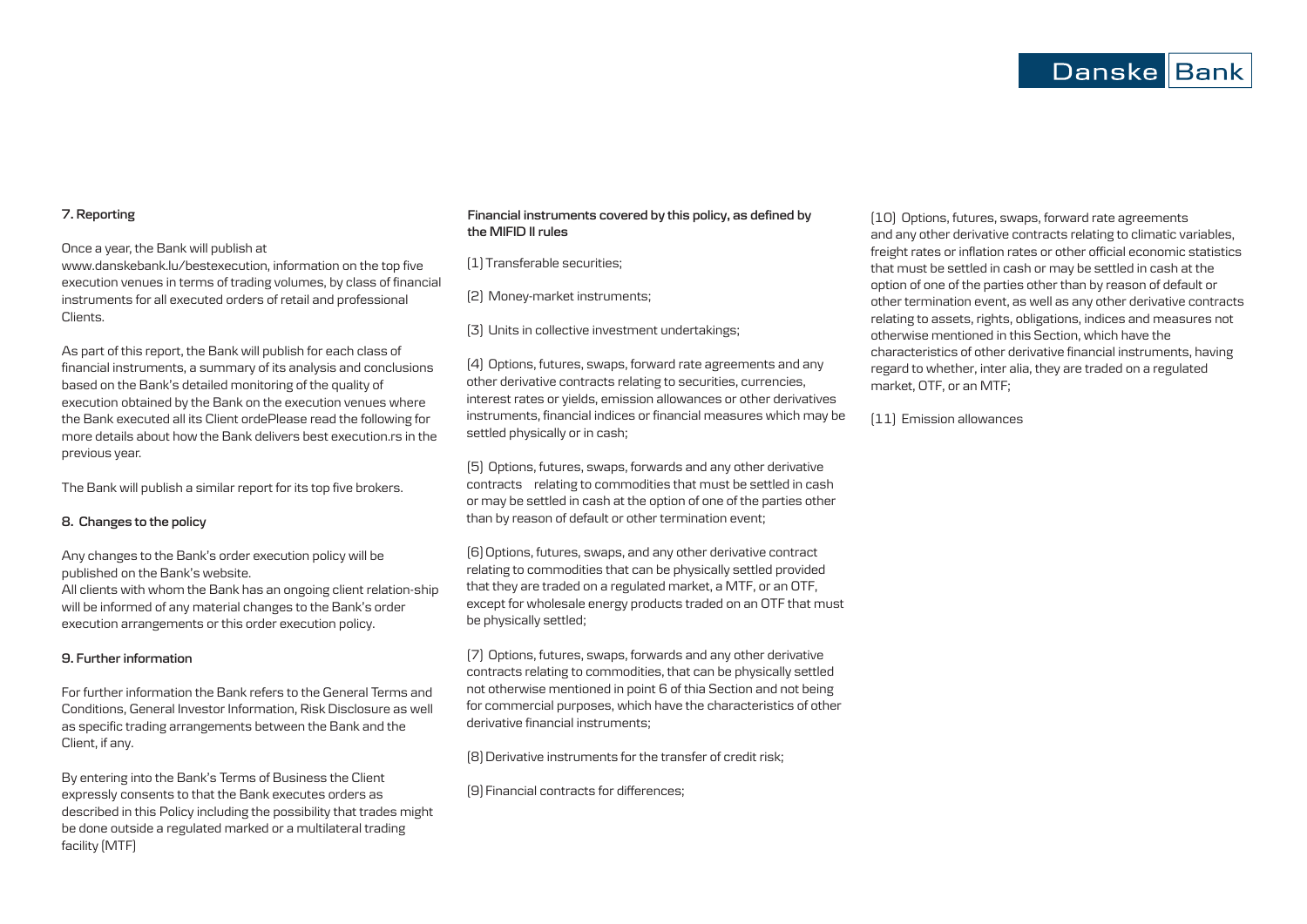# *Portfolio Management Addendum*

Addendum to Danske Bank A/S's Order Execution Policy

# **1. Purpose of this addendum**

This addendum sets out the principles that Danske Bank A/S applies when executing decisions to deal on the best possible terms in connection with providing portfolio management services to you.

Portfolio management services are provided by Asset Management which is part of a separate Wealth Management business unit in Danske Bank A/S. Asset Management carries out its activities independently of the other activities of Danske Bank A/S.

The portfolio management investment service consists of managing your portfolio of financial instruments in accordance with the investment mandate we have agreed with you. When providing portfolio management, we act on a discretionary basis, which means that we make the decision when to buy or sell financial instruments on your behalf.

We have an obligation to act in your best interest when making decisions to deal. This means that we must aim at making investment decisions that are beneficial for you, that is, which financial instruments to buy or sell and when to carry out the investment decision.

The obligation to provide best execution begins once we have made the decision to initiate the purchase or sale of a particular financial instrument.

References in this addendum are made to the Order Execution Policy of Danske Bank A/S (hereinafter referred to as "OEP") where applicable to the portfolio management services.

#### **2. Best execution obligation**

"Best execution" means that we must take all sufficient steps to obtain the best possible results for you on a continuous basis when we execute decisions to deal. We are required to take into account the execution factors described in sections 4 and 5 and to determine their relative importance on the basis of the characteristics of your portfolio mandate.

It should be noted that the best execution requirement does not mean that we must obtain the best result for you on every single occasion. Rather, we monitor on an ongoing basis that the processes for providing you with best execution in accordance with this addendum work well when executing decisions to deal on your behalf.

#### **3. Scope of customers**

We provide best execution to all our portfolio management customers.

However, where we have agreed to specific terms in the portfolio management agreement or receive specific instructions from you, we execute the decisions to deal in accordance with those terms and instructions, collectively referred to as "Specific Conditions".

Specific Conditions have precedence over what is stated in this addendum. This means that Specific Conditions may prevent us from taking the steps that we would otherwise have taken to comply with this addendum. Therefore, we may not be able to ensure best execution in respect of the aspect(s) of the transaction where we are acting in accordance with Specific Conditions.

We always strive to ensure the best possible result for you within the framework of any Specific Conditions.

#### **4. Selection and monitoring of financial intermediaries**

#### **Selection process**

Our primary goal when selecting brokers, execution venues and counterparties, collectively referred to as "financial intermediaries", is to select the providers that enable us to provide best execution to you on a continuous basis, taking into account the execution factors described in sections 4 and 5.

We choose "financial intermediaries" in accordance with the same criteria as described sections 5.2.1 and 5.2.2 of the OEP.

In connection with the portfolio management services, we generally act in an agency capacity, meaning that we execute decisions to deal in our own name, but on your behalf, without realising any gain or loss on the transaction. When providing portfolio management services, we do not act as principal by dealing on own account.

In our selection of financial intermediaries, however, we may choose another unit of Danske Bank A/S to provide brokerage services. When we choose another unit of Danske Bank A/S, that unit may act as principal by dealing on own account in a transaction in accordance with the OEP.

We choose our financial intermediaries on the basis of an assessment of their capability to best carry out any given transaction in your best interest. This may lead to us selecting another unit of Danske Bank A/S to execute a transaction. Any dealing or relationship between units is conducted in accordance with Danske Bank A/S's Conflict of Interest policy.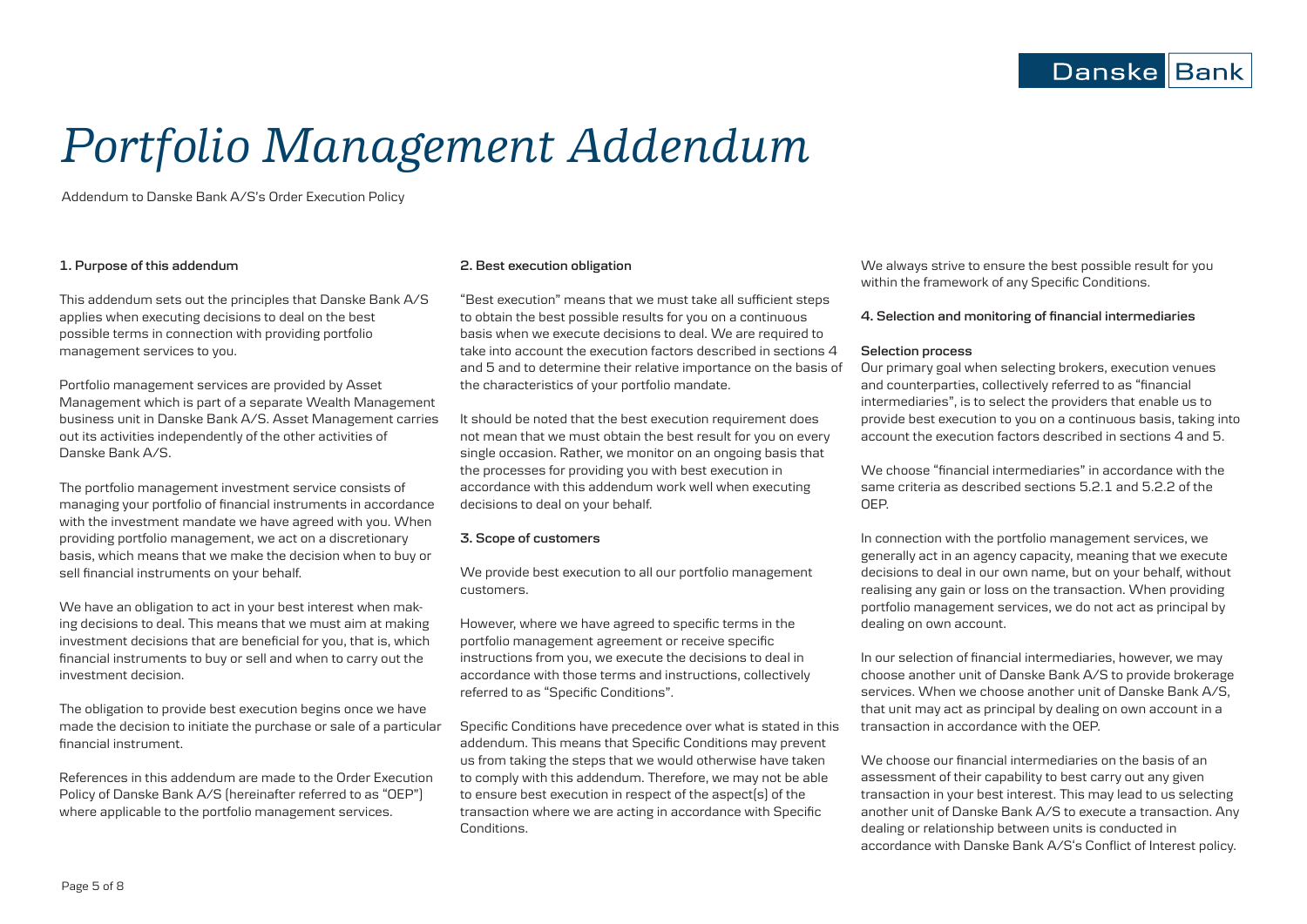A list of applicable financial intermediaries per class of financial instrument can be found here: www.danskebank.com/ bestexecution.

**Monitoring of selected financial intermediaries** Regularly, and

at least once a year, we assess our selected financial intermediaries on the basis of their ability to meet the set criteria and provide execution on a continuous basis in accordance with this addendum. The assessment will include evaluating and comparing published execution quality reports of the financial intermediaries to ensure that the selected providers meet their best execution obligations.

#### **5. Executing decisions to deal**

#### **Aggregations and allocations**

When providing portfolio management services, we act in your best interest, and we secure equal treatment of all our customers. We will therefore aggregate orders to be placed on the market for execution where we make a decision to deal the same financial instrument for several customers at the same time. Aggregation of orders is common practice.

Executed aggregated orders are allocated among the customer portfolios using the traded price. When orders are executed by multiple fills over the day, we allocate the financial instruments in question using a calculated average price. If the aggregated orders can be executed only partially, we allocate on a pro rata basis, which means that you will receive your proportion of the partially executed order taking into account the best possible final result for you, and the equal treatment of all customers. We may deviate from the pro rata allocation if we justifiably believe that the expected benefits of the executed aggregated order cannot be realised by receiving a pro rata allocation.

#### **Placing orders on the market**

Where our investment process results in taking decisions to deal on your behalf, we have different choices for execution:

- 1. We may execute the decision to deal on a trading venue, that is, a Regulated Market, Multilateral Trading Facility ("MTF") or Organised Trading Facility ("OTF"). When providing portfolio management services, we do not have direct access to any regulated market, but we can access them indirectly by placing an order through a broker, including a unit of Danske Bank A/S providing brokerage services, which is a member of the relevant regulated market.
- 2. We may also execute transactions outside trading venues (Over The Counter ("OTC")). The counterparty then acts as principal by dealing on own account. This includes situations where the counterparty, including a unit of Danske Bank A/S providing brokerage services, acts in its capacity as Systematic Internaliser ("SI")(see section 6 of the OEP).
- 3. We may take decisions to deal that result in buying a financial instrument on behalf of one customer portfolio mandate and selling the same financial instrument under another customer portfolio mandate. We normally execute such deals on a trading venue or via a broker, including a unit of Danske Bank A/S providing brokerage services. We execute such simultaneous crossing deals only when we believe it is in your best interest.

In certain market situations, such as where there is insufficient liquidity or where, due to the specific nature of the class of financial instrument, there may be only one appropriate

financial intermediary available or approaching multiple financial intermediaries for a competing quote would be likely to have an adverse effect on the price of the transaction because of possible information leakage, we will, to safeguard your best interest when executing a decision to deal, try to validate the price by all available means.

Under such circumstances, we may not, however, be able to obtain the same level of information for our assessment of the decision to deal as we would have had if the financial instrument had been available through multiple financial intermediaries or otherwise widely traded. We may also execute decisions to deal where offers are made to us without asking for quotes from other brokers if we believe this is in your best interest.

When we carry out a transaction under your ISDA Master Agreement or any other relevant agreement, for example a Global Master Repurchase Agreement, we are in some cases, particularly in relation to executing decisions to deal in financial derivatives instruments or securities financing transactions, constrained in the number of counterparties with whom we can enter into a transaction on your behalf. In these situations, our ability to deliver best execution is restricted, depending on the number of counterparties you have entered into agreements with and their suitability for the types of transactions we execute decisions to deal in. Such transactions are covered by the order execution policy of the counterparty.

#### **Execution factors**

Using our reasonable judgement, we weigh the execution factors at the time of execution in accordance with your portfolio mandate and any Special Conditions, the type of the deal, financial instrument involved and prevailing market conditions.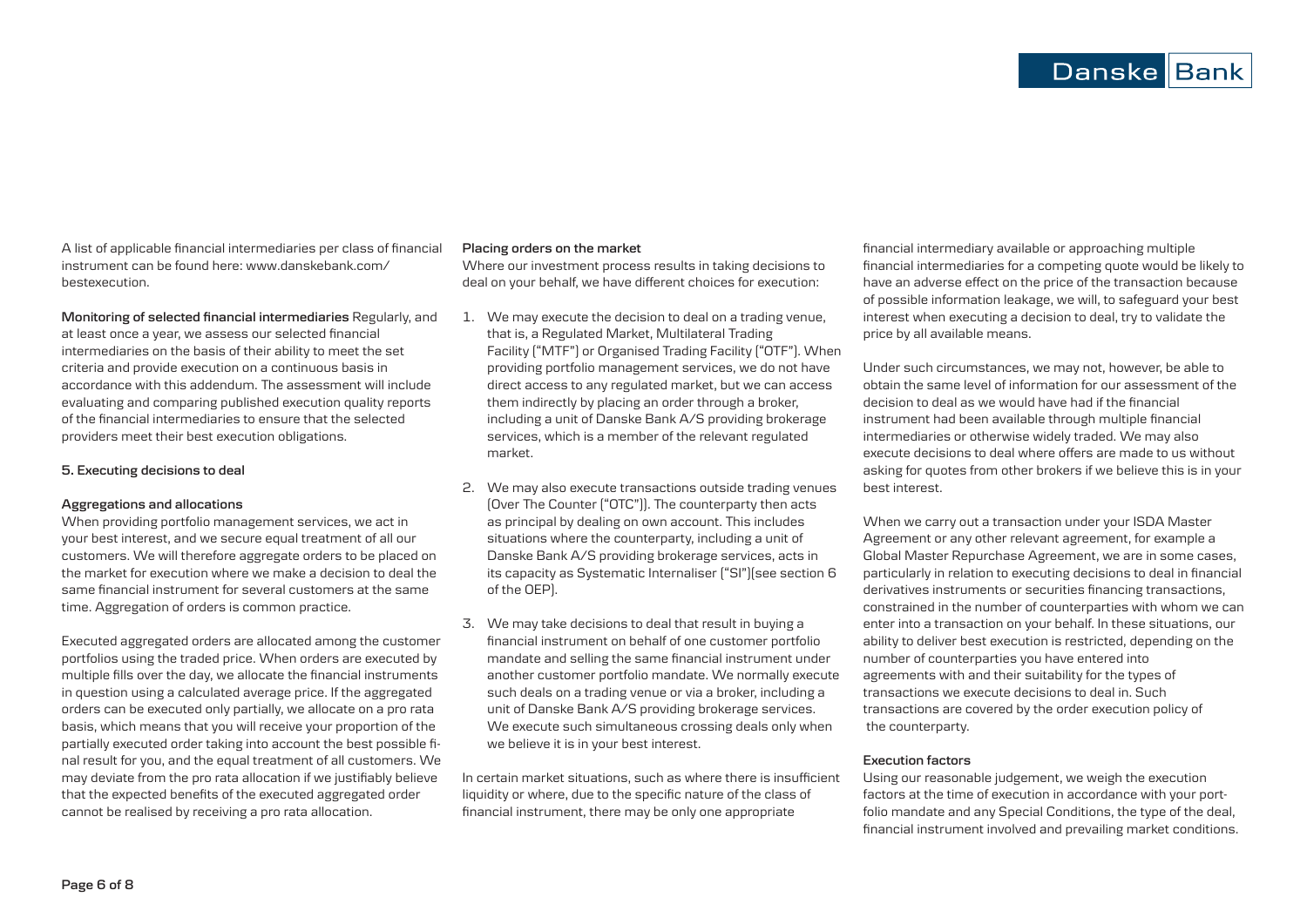The execution factors are the price at which we can execute the decision to deal, the cost and the speed of execution, the likelihood of execution and settlement, the size and nature of the order to be placed on the market and any other consideration relevant to execution, such as the market impact. Obtaining the best price for the size of the aggregated order we place on the market while minimising the market impact are the key factors for all of our decisions to deal.

The likelihood of execution often depends on liquidity in the market or on whether a specific broker can or will provide the necessary liquidity to fill an order.

When taking all sufficient steps to obtain the best possible results for you, we apply different execution criteria depending on the class of financial instrument or the type of a transaction we execute on your behalf.

Criteria may include, but are not limited to

- whether or not the financial instrument is traded on a trading venue or OTC
- the size of the transaction relative to other transactions in the same class of financial instrument
- minimising the possible market impact
- access to liquidity
- your portfolio mandate and Special Conditions laid down by you
- commission rates and other costs
- characteristics of the financial intermediaries capable of executing the order

An overview of the key execution factors can be found on the last page of this addendum.

# **6. Monitoring and reporting**

# **Monitoring**

For monitoring and evaluation of the effectiveness of this addendum, see section 9 of the OEP (Monitoring, evaluation and changes).

#### **Top five venues and brokers**

For reporting about Danske Bank A/S's top-five venues and brokers, see section 10.2. of the OEP (Top five venues and brokers).

# **7. Changes to the addendum**

Any changes to this addendum will be published on Danske Bank A/S's website.

All customers with whom we have an ongoing relationship are informed of any material changes to the execution arrangements or this addendum.

# **8. More information**

For more information, please contact your account manager.